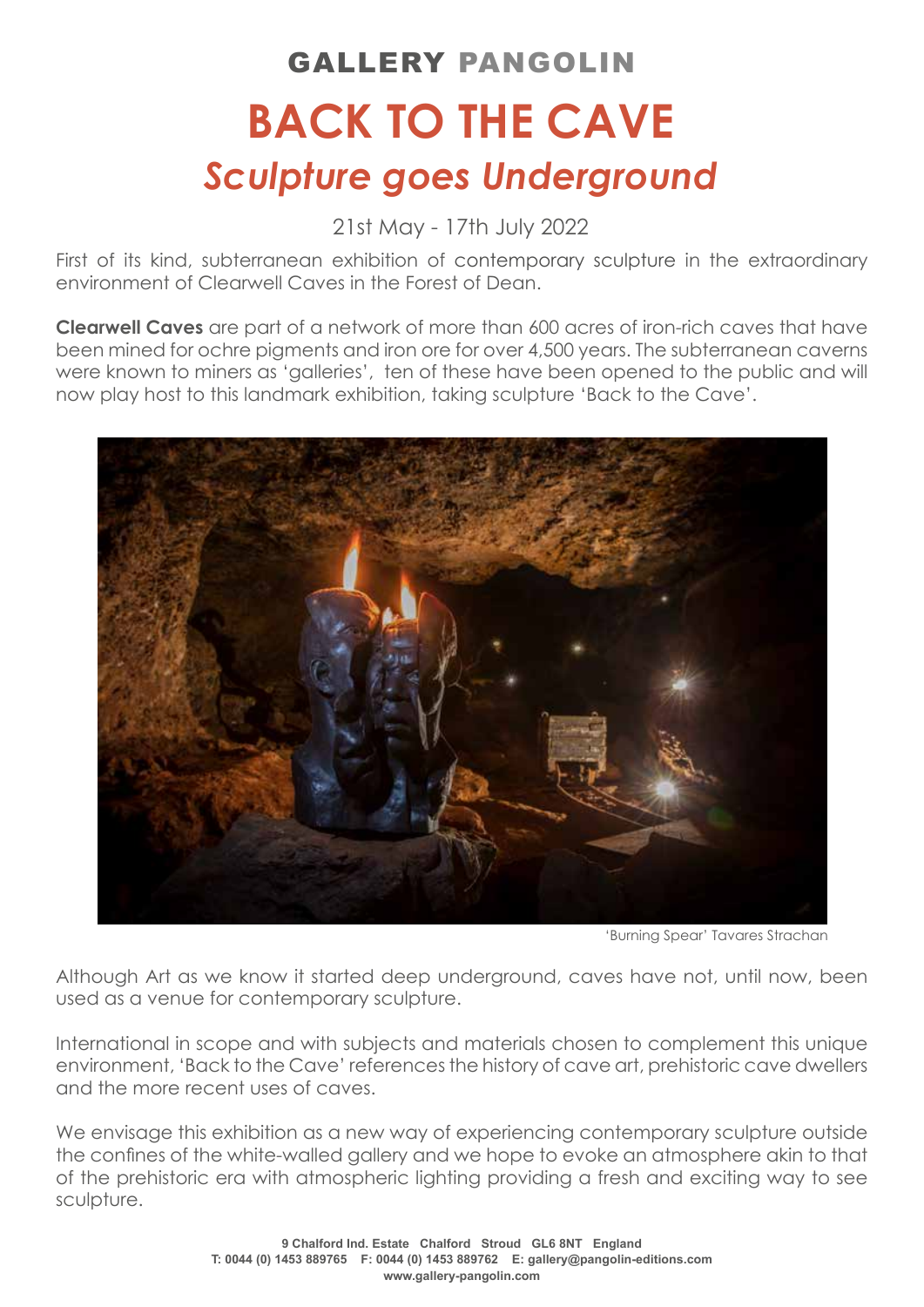## GALLERY PANGOLIN

'Back to the Cave' includes 60 pieces of sculpture by 47 international artists:

Anthony Abrahams, Kenneth Armitage, Bruce Beasley, Nick Bibby, Hamish Black, Ralph Brown, Jon Buck, Halima Cassell, Daniel Chadwick, Lynn Chadwick, Ann Christopher, Geoffrey Clarke, Mat Collishaw, Michael Cooper, Terence Coventry, Geoffrey Dashwood, Abigail Fallis, Sue Freeborough, George Fullard, Maggi Hambling, Damien Hirst, John Hoskin, Steve Hurst, Michael Joo, Jonathan Kenworthy, Jonathan Kingdon, Anders Krisár, Sarah Lucas, David Mach, Susie MacMurray, Anita Mandl, Charlotte Mayer, Polly Morgan, Eilis O'Connell, Isaac Okwir, Peter Oloya, Eduardo Paolozzi, Pangolin Designs, Hans-Ulrich Pauly, Tom Price, Peter Randall-Page, STIK, Tavares Strachan, Almuth Tebbenhoff, William Tucker, Deborah van der Beek, Jason Wason.



'Half Torso 3' Anders Krisar



'Consider the Risk' Polly Morgan

*"No one who has visited the Palaeolithic painted caves can fail to be moved not only by the beauty of the paintings and engravings but by the special and unique environment. With 'Back to the Cave' we aim to create a different but equally enthralling feeling, in a novel way to experience contemporary and Modern sculpture." Rungwe Kingdon*



'Horse' John Hoskin

'Longdog' Jon Buck

**9 Chalford Ind. Estate Chalford Stroud GL6 8NT England T: 0044 (0) 1453 889765 F: 0044 (0) 1453 889762 E: gallery@pangolin-editions.com www.gallery-pangolin.com**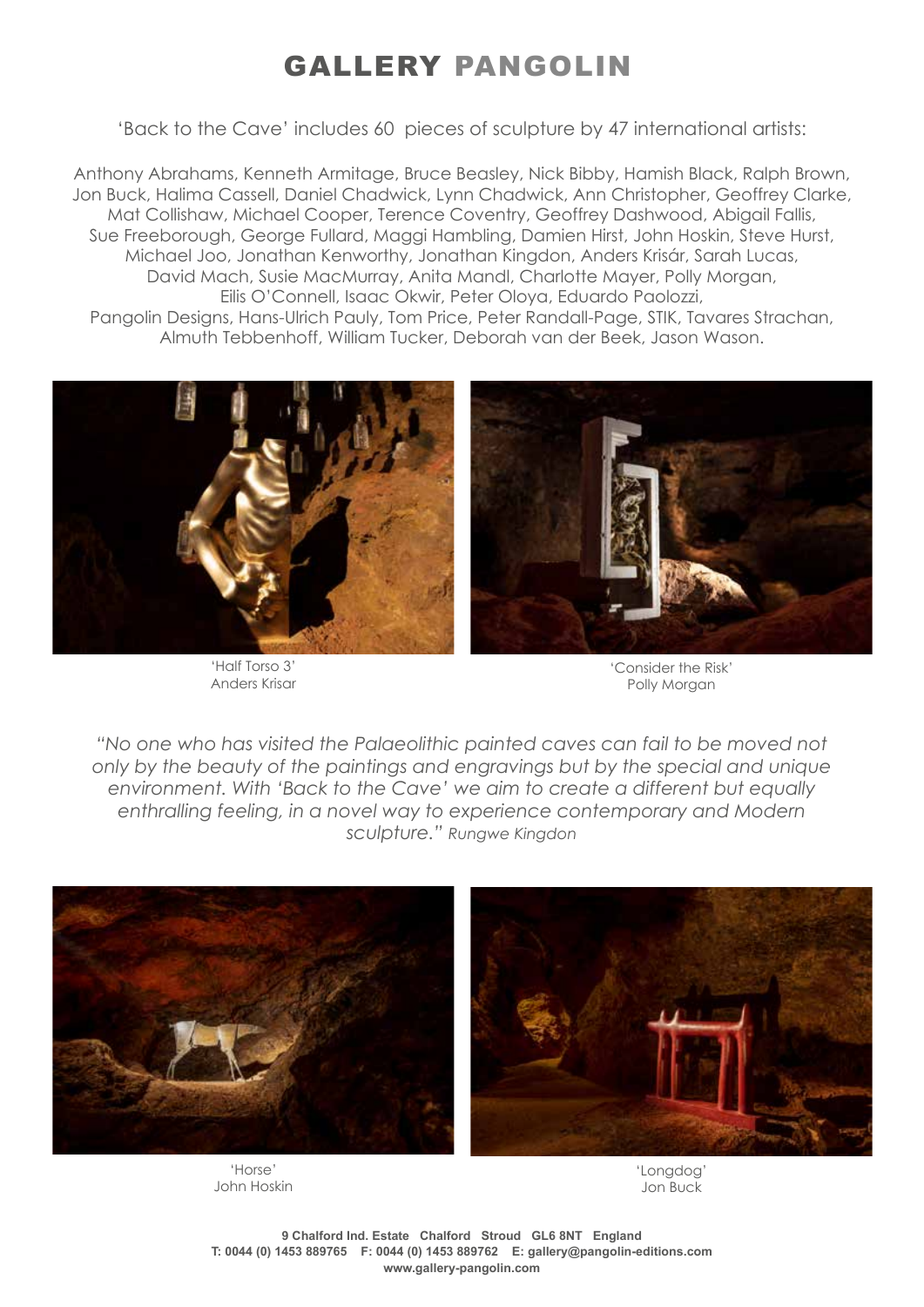## GALLERY PANGOLIN



There are two site-specific pieces in the exhibition. Street artist STIK has painted directly onto the wall of the cave, using ochre mined from the Caves at Clearwell:

'The Ochre Man represents the first art emerging from the cave. The figure is painted in raw, red ochre from deep within the cave, mixed only with water and applied by hand as humans have done since the beginning of time. The body is formed of the natural cracks and contours

of the rugged limestone bringing the cave itself to life. The ceiling of the cave is illuminated to show the warm red glow of the natural ochre deposits formed there when the earthwas still young.

The artwork was made with the blessing of the family who own the cave and carry the ancient tradition of 'free mining' to produce small batches of red, orange, yellow and purple ochre for artists. No artificial binders or colourants were used, great care was taken to avoid historical markings and no natural habitats were disturbed in the production of this piece.'

STIK

Susie MacMurray, known for her architectural installations was inspired by a trip to the caves.

'When I visited Clearwell Caves I was particularly struck by the spot where people have thrown coins into a pool of water Instead of remaining pristine and glittering they quickly become ossified by the minerals present, and are gradually absorbed back into the rock. This made me think about the ritual practices stretching back across many cultures of tossing



coins, and making offerings for good luck, wealth and health.

There is a poetic irony in toiled for wealth extracted from the earth being ultimately reclaimed, fossilised and absorbed back into the rock. Before long it is as if it never existed. It made me think about the length of a human life in relation to geological time. On that scale the glittering mirage of the pursuit of wealth, power over others and permanence could seem a fool's errand.'

Susie MacMurray